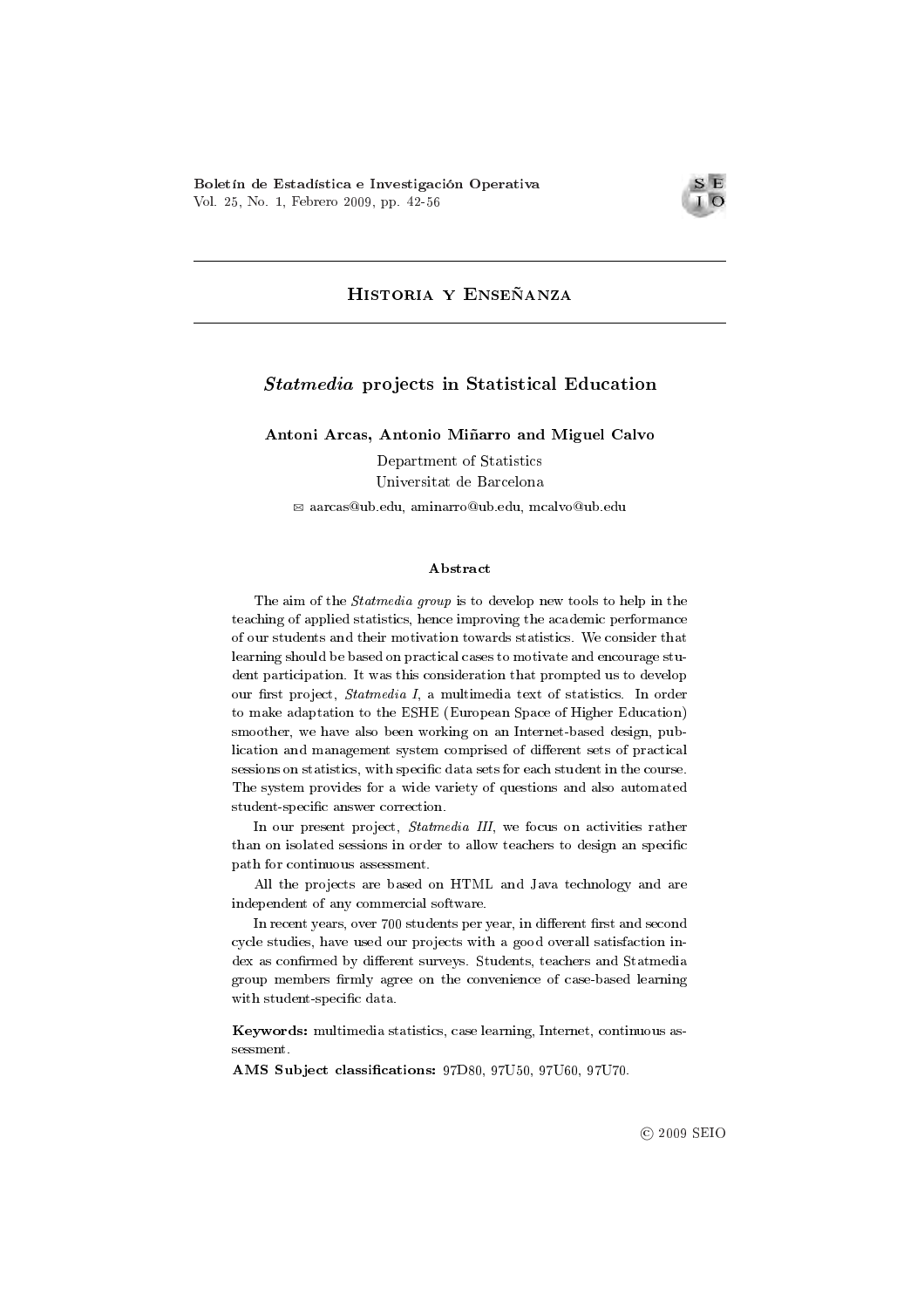## 1. Introduction

Statistics is a compulsory subject included in the syllabus of most degree courses in Experimental Sciences, Life Sciences, Engineering, Economics, Business, etc. This situation is unlikely to change substantially, despite the amendments to be made in the next two years in the syllabus for adaptation to the European Space for Higher Education.

In general, the common goal of learning these subjects in the different studies embraces elements of Descriptive Statistics and, most importantly, elements of Statistical Inference, necessary to conduct rigorous scientific analysis of the data. In this regard, Statistics provides a set of tools that helps make decisions and draw conclusions from the data obtained through experimentation in the above mentioned courses.

One way to highlight the usefulness of Statistics as a basic tool, within the various academic disciplines that we are addressing, is to show why research projects thought to be of interest a priori are not accepted by the scientic community due to a poor statistical approach: poorly planned design, wrong sampling, inappropriate data analysis, misinterpreted statistical results. . .

Obviously, the study of even the most basic of these techniques requires the inclusion of different concepts in the core program or academic planning of the subject necessary to ensure their proper learning. We share the view of many current professors in our area who consider the theoretical and conceptual basis that underpins statistics non-renounceable, refusing to turn the subject into a succession of recipes to be implemented. But our experience tells us that with the classic behaviorist method upon which statistical education has been traditionally based, the student finds it extremely difficult to really understand the concepts introduced. For instance, it is often the case that the student comes to dominate the mechanical approach and the resolution of a hypothesis test, but is not aware of the effect that factors such as sample size or the population variance have on the outcome. Therefore, how can the student solve the experimental situation without knowing what sample size to choose or what power the test should have? As mentioned earlier, the student will most likely make errors that could lead to the invalidation of the study.

From the standpoint of academic planning, it should be borne in mind that the imminent introduction of new degrees will mean in practice a decrease in the number of in-classroom classes and an increase in the number of part-time attendance or non-attendance distance learning activities. Likewise, the use of continuous assessment is going to become widespread in numerous universities, along with all other aspects that involve transversal knowledge. The biannual structure of the subjects often becomes, in practice, only four months. In summary, we believe that the actual time of exposure and in-classroom work will hamper the rigorous integration of the concepts with their implementation if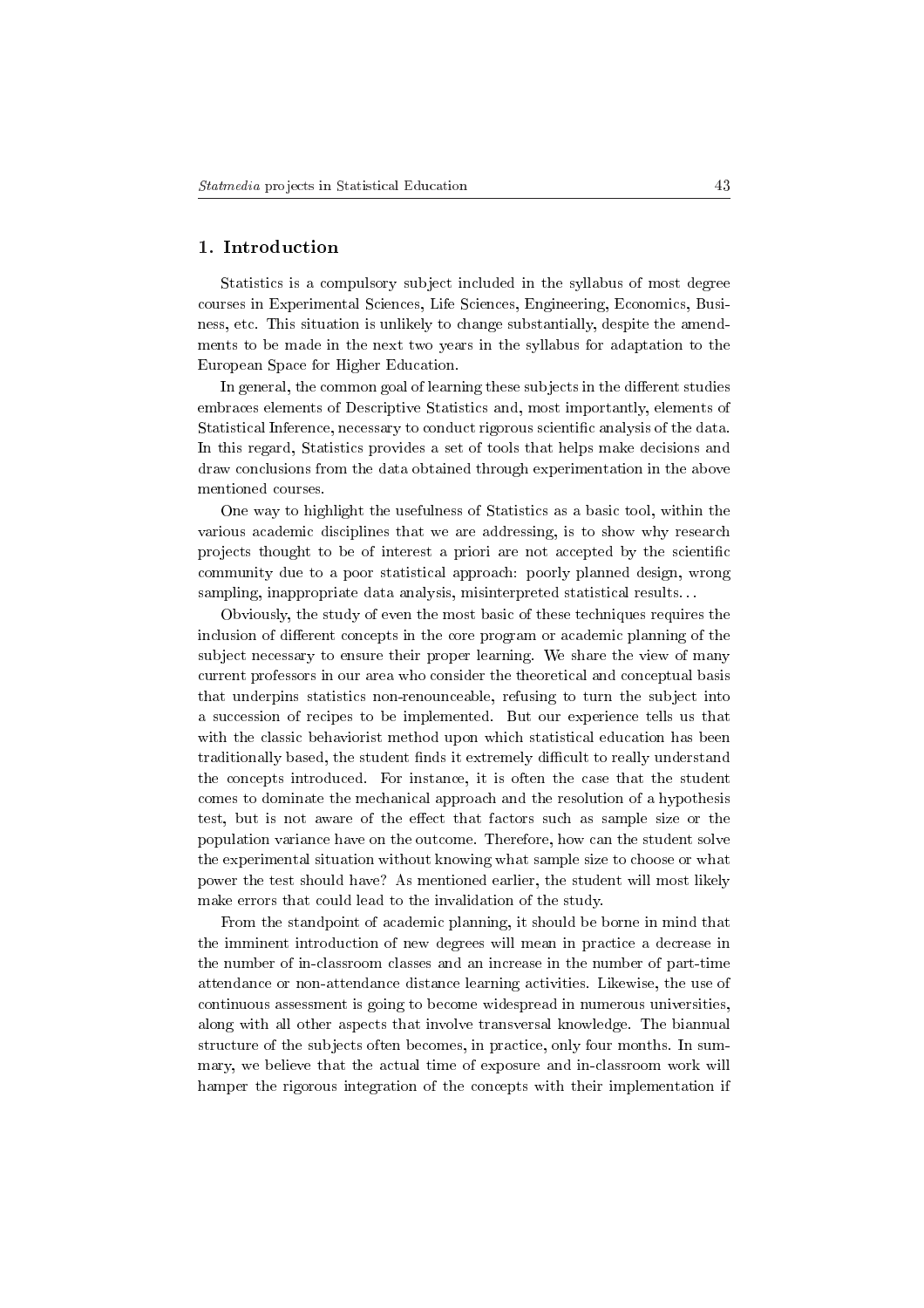traditional approaches and methodologies are only used. (see also [5]).

At the beginning of this decade the context of academic teaching already pointed to the one described above. Thus, the teachers who founded the group Statmedia asked ourselves at some point the question "how can we ensure that pupils get a detailed knowledge of the concepts without losing sight of the resolution of the situations applied?"

In a first approximation, we considered the benefit that having interesting and easy-to-use additional material, to be used in conjunction with traditional in-classroom learning, could provide to the students. As a result, the first draft outline of Statmedia was prepared at the beginning of the year 2000, with the aim of improving concept learning from the student's own experimentation, trying to signicantly increase student interaction and interest in the subject. Subsequently, the group has focused its efforts on the design of applications that automate the monitoring and evaluation of various activities proposed to students through online forms.

In the next section we describe in more detail the evolution of our projects has progressed over these last nine years. The third section explains how we manage to *individualize* the activities proposed to the students, a concept by which we obey in the daily teaching practice of our subjects. The fourth section briefly indicates how these ideas have been implemented in practice sessions that are backed up by four years of consolidated experience. The fth section presents some quantitative and qualitative results, which, in our opinion, confirm the correctness of the path taken.

## 2. Description of the main projects

The projects developed so far bear the shorthand acronym Statmedia I, Statmedia II, and Statmedia II Pi. The Statmedia III project is currently under development. In this section we would like to outline the progress made since we started, from the first phase dedicated to elaborating material relating solely to the conceptual part of the subjects to the current situation, which focuses on the design of activity proposals.

Despite the academic progression of our education projects, the technological basis and the proposed interface have been two characteristics that have remained invariant in our path. From the outset we decided to use web browsers (Internet Explorer, Firefox, etc.) as a student front-end tool and to develop in Java language the different components added. In the first stage, Java programs only carried out the statistical calculations and associated charts. Then, as the complexity of the Statmedia platforms became more advanced, Java programs also handled transactions between server and database, automated correction as well as report generation. Our group has succeeded in gradually producing a series of products fully compatible with any current operating system (MS-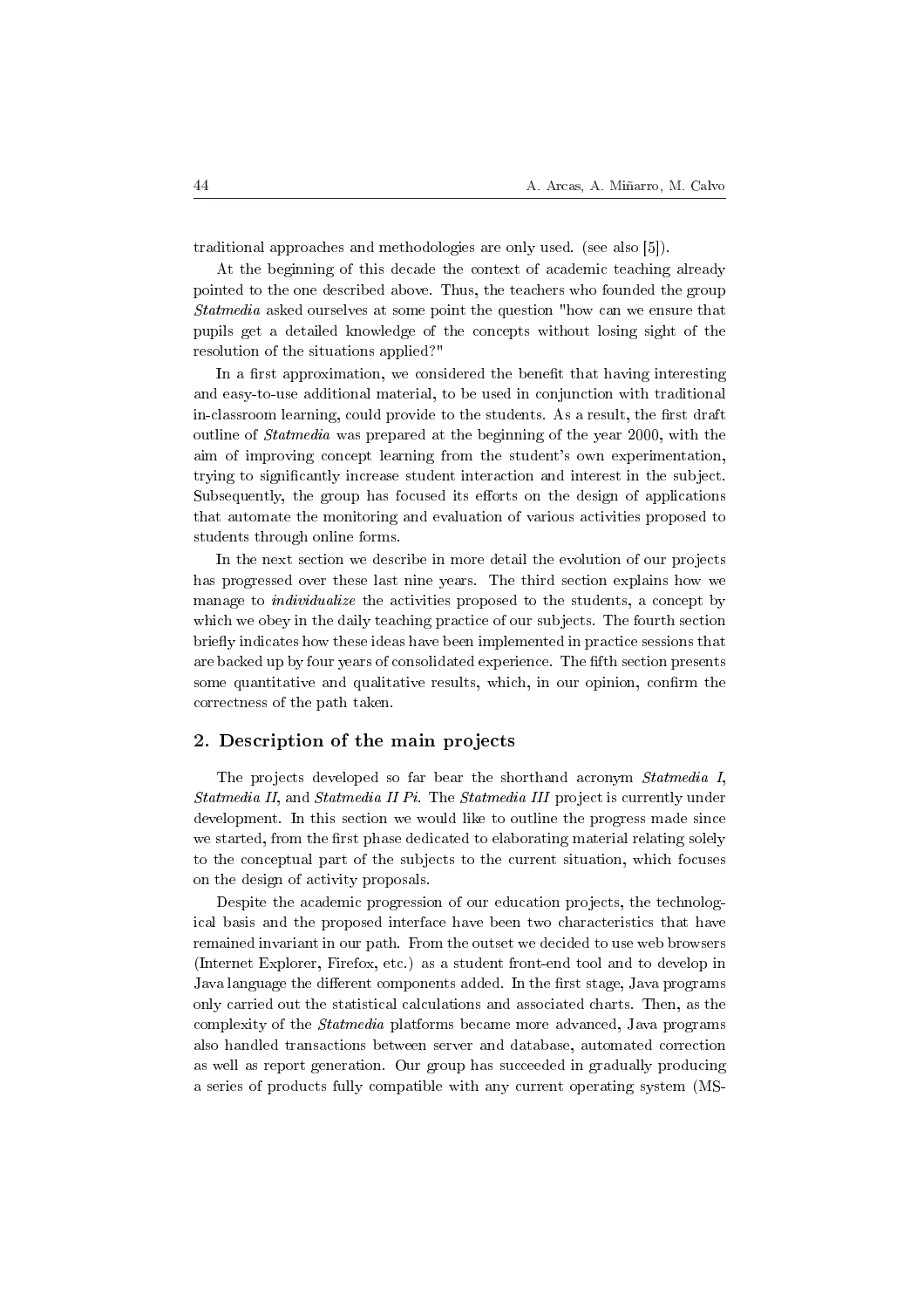Windows, Linux, Mac-OS, ...) both at the server and at the *client's* computer, be it a member of the academic staff or a student. The latter only requires a more or less modern browser and a Java virtual machine of which there are several freeware distributions, perhaps the best known being the one from Sun Microsystems. With regard to the use of forms and software in general, we have implemented a common format at the interface of applets (programs embedded in HTML pages) in order to make the interaction among the different program elements easier (the same kind of buttons, sliders, input boxes, ...). This is an added value that we believe important to note, given that other software with a sharper learning curve would probably make students more reluctant to use it independently. It is also noteworthy that because these applications have entirely been developed by our team they do not need campus or off-campus licenses from any commercial package, providing zero cost activities inside and outside practicum classrooms for the institution.

#### 2.1. Statmedia I

The group's first project is a first-cycle complete course of Statistics originally published as a CD in 2003 and reedited recently [1]. The aim was to improve the classical texts, providing dynamism and interaction to the contents shown. The most important contribution of this project is, from our point of view, the collection of more than 100 original calculation programs. We specifically designed these programs for the academic purpose of illustrating the most important concepts in an introductory statistics course, in such a way that the student could experiment and visualize in a flexible and convenient manner situations that might otherwise be impossible to replicate in a book. Another interaction path available to the reader is to take self-assessment tests, which consist of about 500 original issues, at the end of each topic. *Statmedia I* was designed to supplement regular academic teaching and its flexibility allows for the presentation of topics or problems and also to illustrate different situations, which we call cases, in a semi-attendance or non-attendance basis at the scholar's discretion.

It is possible to follow the course from a guided visit that combines theory and case studies. It is also possible to just do the practical cases, or only the theory, or even surf freely using the links integrated. Therefore *Statmedia* is a very useful tool for presenting the subject in ECTS format (European Credit Transfer System, a system to measure the time spent by a student in a learning process) and, at the same time, an additional resource for the teacher to use as support during class sessions. Currently a freely available version of *Statmedia I* can be accessed directly from the link [2], or through the teams's website at [3]. All contents accessible via the Internet are subject to the Creative Commons license Attribution-NonCommercial-ShareAlike. In other words, in compliance with the terms of the license, all these contents are free for use and/or may be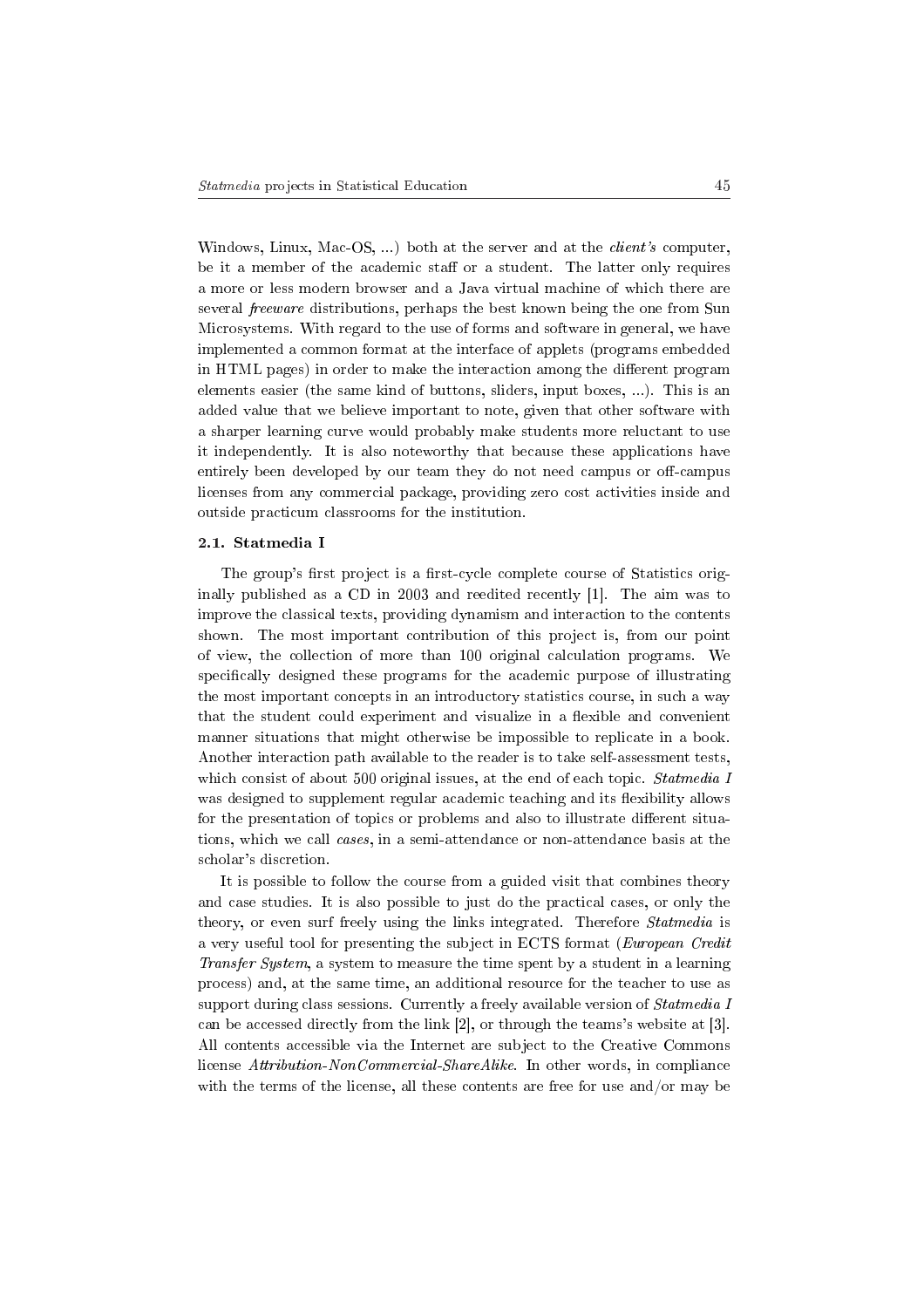modified in any educational activity, including the above mentioned Java programs available in three languages (Spanish, Catalan and English). Statmedia I has been used regularly in the teaching of different subjects by the Department of Statistics at the Universitat de Barcelona since the 2002-03 academic year with very satisfactory results.

#### 2.2. Statmedia II

Stamedia II was designed to have a system of practice classes web-serverbased that allowed students to take part in the classes partially or totally outside the classroom setting or even outside the campus. The answers are dynamically stored in a database hosted in the server whilst the system carries out continuous assessment of the student as it automatically corrects answers at the educator's request.

Practice classes forms incorporate the same statistical package as the Statmedia I (a specialized calculator written in Java), which the client's browser transparently downloads at the beginning of each practice session. Therefore, the student knows about and is provided beforehand with the tool that will allow him or her to technically resolve the calculations involved in the practice session. In subjects with a limited number of practice hours, the economic advantage of not being dependent on any proprietary software is further complemented by the time savings involved in learning the basics of a commercial package. In one word, the student is given the means to concentrate on the resolution and interpretation of the results.

The technological basis of *Stamedia II* is the use of *servlets* to allow the flow of information between the client and the server. A servlet is a Java program that runs in the context of a service network within the server, which receives and responds to requests from one or more clients. The typical response is the dynamic creation of a HTML code page that is downloaded to the client's browser. The design of dynamic pages is facilitated by the use of JSP pages, in reality a special type of servlets. The exploitation of the results stored in the database by the educators is also carried out by means of servlets and JSPs. Our team has developed a query interface that allows the educator to receive a series of reports ranging from detailed monitoring of each student's individual performance to summaries of the group's overall performance.

Such information is essential if we are to employ an educational approach based on ECTS philosophy and self-learning. The determination in real time of the collective performance of an individual group or set of groups allows an overall assessment of the development of the curricula and the teaching techniques employed.

The material that students review in the course is organised into sessions that are guided by a case study which includes applied real wording and is appropriate for the degree or graduate course in which the student is enrolled.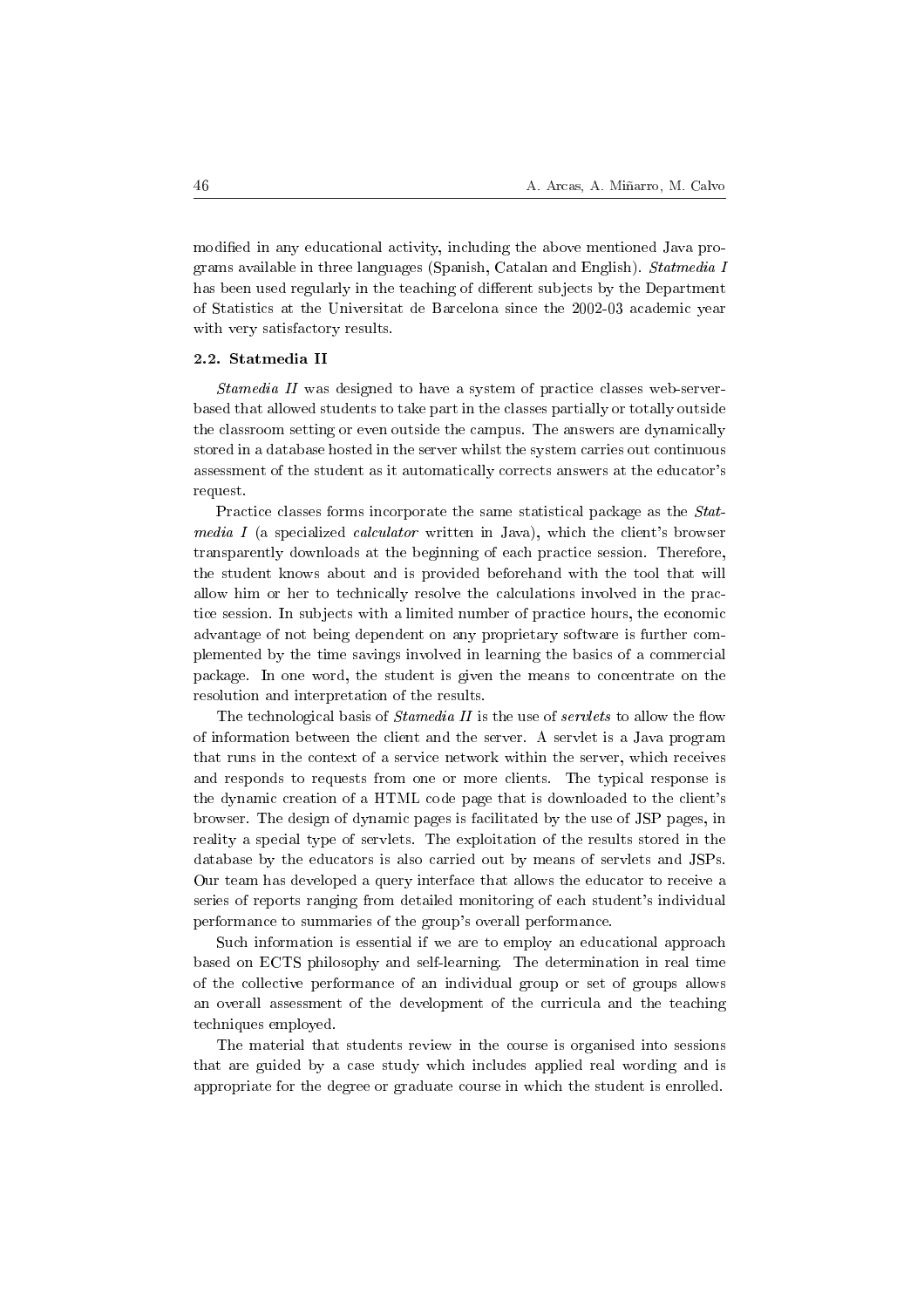The documents, in addition to hypertext, diagrams and pictures, contain the following essential elements (see Figure 1):

- Questions that the student must answer in numeric fields or by clicking a selection button.
- Applets embedded in the document: allow interaction, facilitate understanding, and display certain statistical properties of data and models.
- Data load buttons that prevent mistakes and wasted time associated with manual data entry.
- A button to enable the calculator. This is displayed in a separate browser window.

|                                                                                                                                   | Students name = Test Prova                                                                               |       |       |                                              |             | Calculator                  | Statmocla I |                 |              |                            |                                   |             | $NIUB = test1$        |               |       |
|-----------------------------------------------------------------------------------------------------------------------------------|----------------------------------------------------------------------------------------------------------|-------|-------|----------------------------------------------|-------------|-----------------------------|-------------|-----------------|--------------|----------------------------|-----------------------------------|-------------|-----------------------|---------------|-------|
|                                                                                                                                   | Bottle<br><b>Contents</b>                                                                                | 994.0 | 995.0 | ٦<br>992.0                                   | 991.0       | 5<br>979.0                  | 6<br>983.0  | 998.0           | 994.0        | $\mathbf{9}$<br>995.0      | 10<br>991.0                       | 11<br>989.0 | 12<br>985.0           |               |       |
|                                                                                                                                   |                                                                                                          |       |       |                                              |             |                             |             | Load data       |              |                            |                                   |             |                       |               |       |
| SUC<br>DE<br>POMA                                                                                                                 | It is necessary to check if the mean contents of the bottles is the one claimed on the label, one liter. |       |       |                                              |             |                             |             |                 |              |                            |                                   |             |                       |               |       |
| <b>STATMEDIA</b>                                                                                                                  | The following descriptive parameters should be computed:                                                 |       |       |                                              |             |                             |             |                 |              |                            |                                   |             |                       |               |       |
|                                                                                                                                   |                                                                                                          |       |       | Sample mean<br>Standard deviation (unbiased) |             |                             |             | 990.5<br>5.6003 |              |                            |                                   |             |                       |               |       |
|                                                                                                                                   |                                                                                                          |       |       |                                              | Sample size |                             |             |                 |              |                            | <b>Normal One Sample analysis</b> |             |                       |               |       |
|                                                                                                                                   | The sample mean from the bottles in the sample:                                                          |       |       |                                              |             |                             |             |                 |              | One sample normal analysis |                                   |             |                       |               |       |
|                                                                                                                                   | a) O Is enough to say that the whole batchdoes not complain the                                          |       |       |                                              |             |                             |             |                 |              | <b>O</b> Descriptive       | Cont. Int.                        |             | <b>Based.Cont.</b>    | C Sample size |       |
|                                                                                                                                   | b) O Can not be estimated if the variable is non normal                                                  |       |       |                                              |             |                             |             |                 | <b>Name:</b> |                            | Continguit                        |             | Sample size:          |               | 132   |
|                                                                                                                                   | c) O Is enough to say that the whole batchcomplains the specific                                         |       |       |                                              |             |                             |             |                 | Mean         |                            | 990.5                             |             | Modian.               | 991.5         |       |
|                                                                                                                                   | d) © Is only a description of the sample, and not allows to take c                                       |       |       |                                              |             |                             |             |                 | Minimum      |                            | 979                               |             | Maximum               | 598           |       |
|                                                                                                                                   |                                                                                                          |       |       |                                              |             |                             |             |                 | Range:       |                            | 19                                |             | <b>Shandard error</b> | 1.6167        |       |
|                                                                                                                                   |                                                                                                          |       |       |                                              |             |                             |             |                 |              | Standard dev.              | 5.5000                            |             | Variance              | 31.3535       |       |
|                                                                                                                                   |                                                                                                          |       |       |                                              |             |                             |             |                 | Percentil    |                            | $ X $ $ X $                       | 979.4       |                       | Reinician     |       |
| In order to test if the mean contents $(\mu_e)$ of the whole batch is one liter (1000 cm <sup>3</sup> ), the null and alternative |                                                                                                          |       |       |                                              |             |                             |             |                 |              | <b>Box-Plot</b>            |                                   |             |                       |               |       |
|                                                                                                                                   |                                                                                                          |       |       |                                              |             |                             |             |                 |              |                            |                                   |             |                       |               |       |
|                                                                                                                                   |                                                                                                          |       |       |                                              |             | $H_0$ : $\mu_c = 1000$      |             |                 |              |                            |                                   |             |                       |               |       |
| and                                                                                                                               |                                                                                                          |       |       |                                              |             | a) o $H_4$ : $\mu_2$ < 1000 |             |                 |              |                            |                                   |             | 990 5                 |               |       |
|                                                                                                                                   |                                                                                                          |       |       |                                              |             |                             |             |                 |              |                            |                                   | 907         |                       | 991.5         | 994.5 |
|                                                                                                                                   |                                                                                                          |       |       |                                              |             | b) $O(H_i: \mu > 1000$      |             |                 |              |                            |                                   |             |                       |               |       |

Figure 1: Appearance of a page for a practice session with the statistical calculator open. Different types of topics and dynamic elements are shown in the window.

The implementation of *Statmedia II* was a noticeable improvement with regard to previous utilization and assistance, when classes were based on the traditional practicum approach of solving problems by computer. This real case study approach was further encouraged by the need to better control all concepts that had been worked on in the classroom theory or master classes.

However, a problem was found in the classroom setting regarding the day to day use of the system by the students: since in the practice sessions all the students were working on the same set of data, the correct answers were identical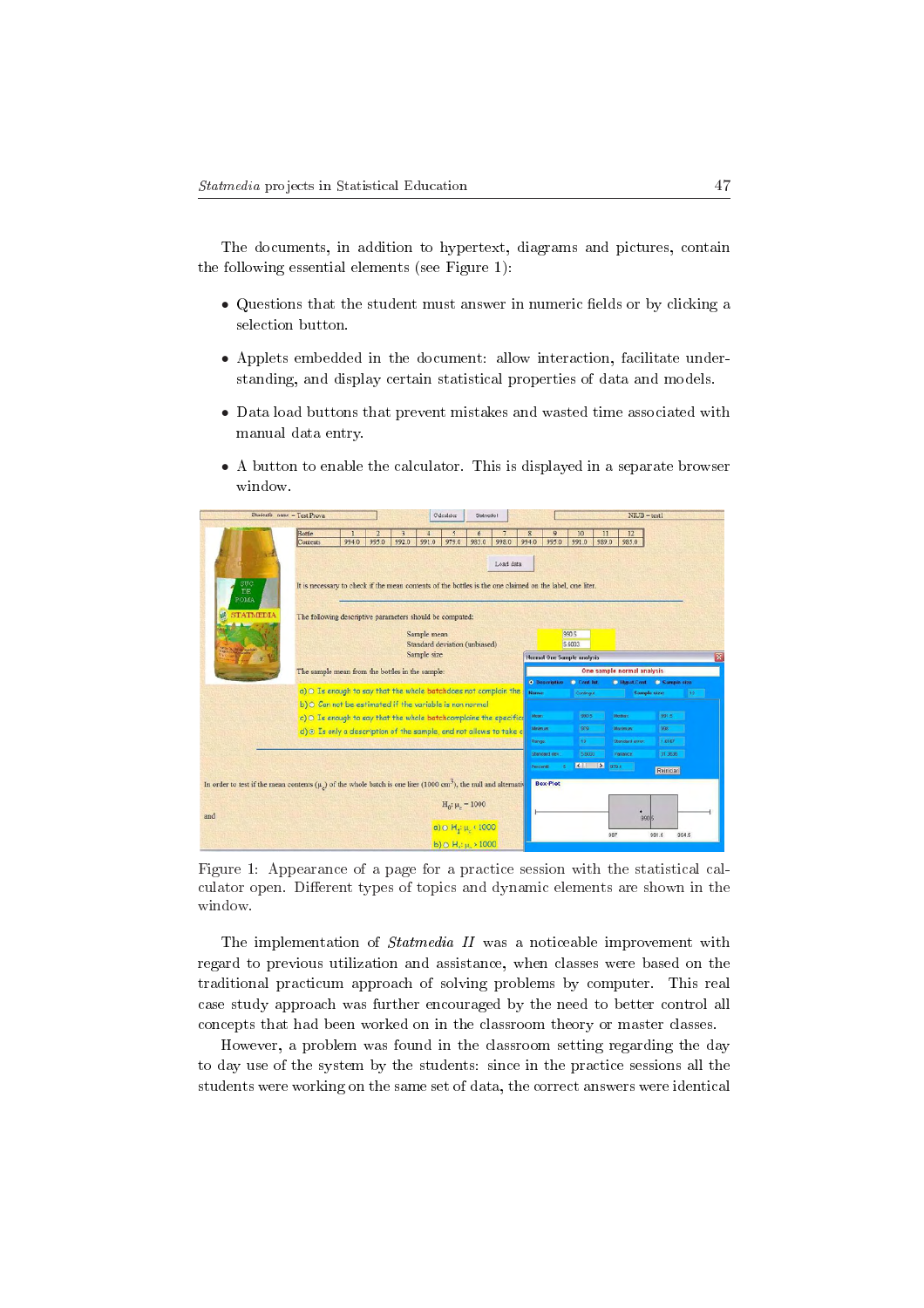for all of them. This constituted a serious handicap when planning activities that could be fullled on a semi-attendance basis, especially when such activity was associated with a certification note providing credit of the undertaking of the activity. This situation prompted us to design a program that would ensure that each student worked with his or her own data set.

#### 2.3. Statmedia II Pi

The third project shared characteristics with *Statmedia II*, both in terms of its educational objectives (practical classes in different university degrees) and the submission of forms and interface in general as well as in terms of its technological basis. But Statmedia II Pi (the two letters of the acronym, stand for individualized practice classes) also has the ambitious goal of providing every student with his or her own set of data, in a scenario common to the whole group. In this way, each case study may have, depending on the student making the query, different statistical techniques associated to it, possibly different correct answers for the same questions, and even direct different questions, all of it subject to each customised data set. The challenge is to get the system to conduct an automated but also individualized correction taking into account the fact that correct answers may vary depending on the student being evaluated. The complexity of the correction system grows even larger when we consider questions which we call *combined*, referring to more than one field.

This improvement also partially corrects a problem identified in students assessed using Statmedia II, and that also probably appears in other projects that involve mechanized computer automated activities: some students just limit themselves to mechanically reproduce the answers of their fellow classmates. The validity of associating the answers given (in the setting of practice sessions in our case) with a continuous assessment for academic purposes is then called into question. We believe that by individualizing practice sessions with Stat*media II Pi*, the students genuine efforts to achieve the level of knowledge and the pace set by the academic curricula are much better reflected.

In fact, the implementation of similar ideas has been tested independently by different national and international educational innovation groups, which in recent years have made convergent progress in the projects, by introducing elements that identify the activities proposed for the students. The way in which the individualized material affects the different proposals varies, depending on the experience of each innovation group. In this regard, some of the projects that have come to our attention are aimed at self-assessment problems, others are aimed at practice session systems, whilst the rest are aimed at work or exams. The computerization of each of these systems adopts different degrees of automation, and, of course, different technologies. As an illustration, please refer to  $[6]$  and to the interesting *e-status* project  $[4]$  undertaken nationally by the Universitat Politècnica de Catalunya, which was presented in past SEIO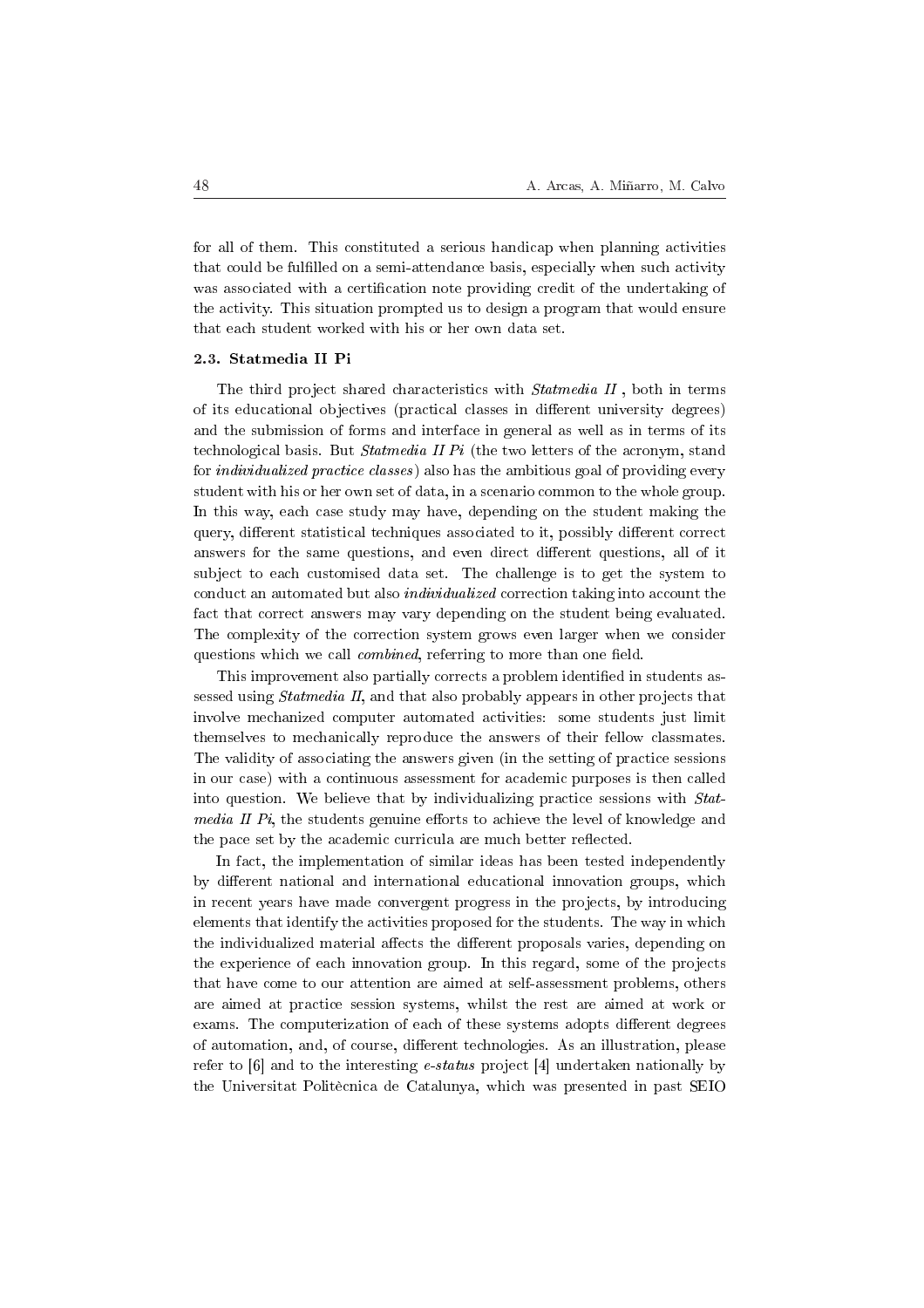congresses.

The study of statistics favours no doubt this kind of approach, for ultimately, the object of learning requires some sort of underlying model. This model can be simulated by computer, and therefore it is possible to introduce variability by changing the parameters that specify the model according to each particular student.

#### 2.4. Statmedia III

The Statmedia III project is currently under development. Unlike previous projects in which the main focus was on the subjects, and within each subject, on the set of practice sessions, in Statmedia III, emphasis is given to activities. The experience with the subjects taught in our department shows that subjects of statistics in the syllabus of various degree graduate courses can easily share teaching materials. This new approach of the platform allows the educator to plan the activity schedule as deemed appropriate for the student's continuous assessment by selecting files and documents in a shared library, ticking at the same time the date by which the said activity is to be completed on the activity schedule, its weight on the overall assessment score and student compliance with the required minimum attendance to in-classroom sessions.

In the current phase of development, the activity library is a repository that contains practice sessions adapted to the context of each teaching protocol, problems, tests, on-line case studies, and self-evaluation tests. Practice sessions are similar to those of previous projects, to which we are gradually adding other newly created materials. Problems and testing activities resemble traditional problem lists or exams, which have been formatted to allow automated and invidualised correction. On-line case activities are more elaborate than the problems that the student solves outside scheduled activities to reinforce cross learning.

In terms of technology, the main innovation will be the integration of the R package into the correction engine, which will allow us to extend the list of possible subjects that Statmedia can manage, most of which will be part of the future degree of Statistics. Mechanisms for the exchange of information between the Statmedia system and the platform of the virtual campus of the Universitat de Barcelona (Moodle) are also being developed to standardize, among other things, the presentation of the activity schedule as well assessment and associated listings, for the benefit of both students and educators alike.

#### 3. Technical aspects and benets of data customisation

As mentioned in the previous section, data customisation requires each student to analyse a different set of data within a single case study, problem or test. In the II  $Pi$  and III projects this is achieved through the definition of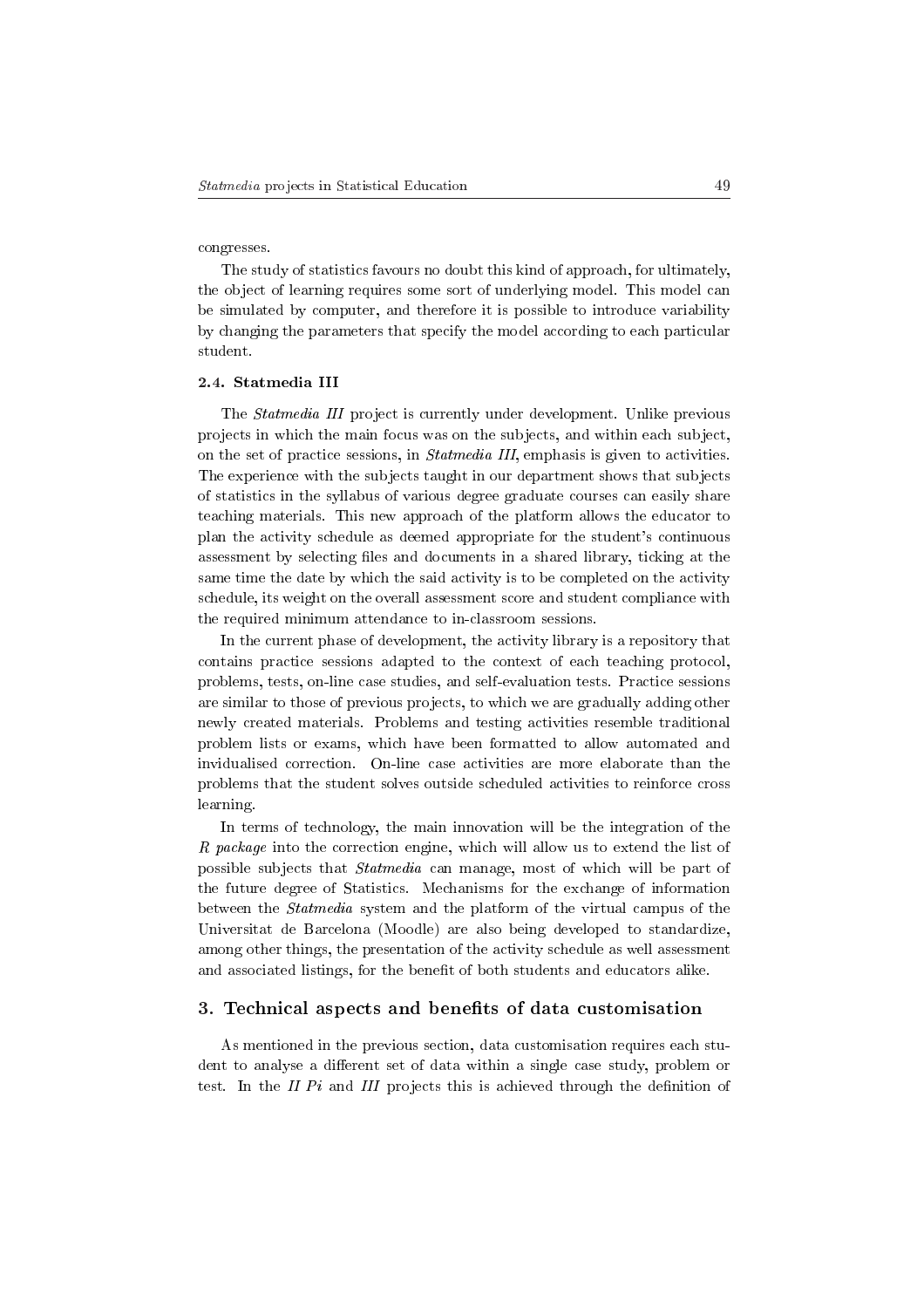what we have called datasets (dts). A dts is a vector of values generated by a Java method from a set of parameters that characterize it. Since the Statmedia II  $Pi$  project was implemented, we have been using a dataset generator which, by means of a wizard, allows the teacher to specify these parameters in order to present different statistical scenarios. Ultimately, it is the use of random seed, based on student identification, that retrieves customised data. The educator planning the activity, or activity designer, can control the overall distribution of the data for a group of students by using dts parameters. If so required, the designer may modulate such parameters so that the data of certain percentages of students come from different distributions, thus achieving variability in the statistical results under the same overall wording.

As an example of how to individualize a certain scenario, we will consider the case of statistical hypothesis tests, specifically the test to contrast that the mean values for two independent normal populations are equal. Simplifying somewhat the process so as not to extend this section unnecessarily, the designer of the activity specifies the ratio of pupils for whom the null hypothesis of equal mean values ought to be true. Each student is randomly assigned to one of the two possible categories as per the outcome of a Bernoulli model (the outcome remains constant between different sessions for the same student). This second step can be accomplished in several ways depending on the outcome of the Bernoulli model, either by modulating the distance between the two population means, the variance of the populations, or with both at the same time. In a third step, and as a result of randomly generating values for the two independent normal populations within each subset of students, the sample values that each student will receive, and hence the statistics associated with the test, will be different.

This seemingly complex classroom scenario is, however, extremely interesting and enables the educator to include in the discussions regarding the method under study why changes are introduced in previously taken decisions. Not only student-educator interaction is promoted in this way, but also among students themselves. JSPs pages allow to customize not only data but also the actual text of the form according to each student's specific dts. It is thus possible to program the page to change the wording of a question, or the text of alternative answers to a test-type question, or even a paragraph or an entire page. In the above example, any of these possibilities could be introduced depending on whether or not the contrast will be statistically significant in the particular data set of each student. When the server sends the HTML page of the form, the form will be tailored to the particular situation of that particular student.

It is important to note that the database does not store the data directly but only the parameters that define each dts. The different data sets are generated automatically at the time the student logs on and the server receives the request to load the first page of JSP activity. Customised data are kept constant re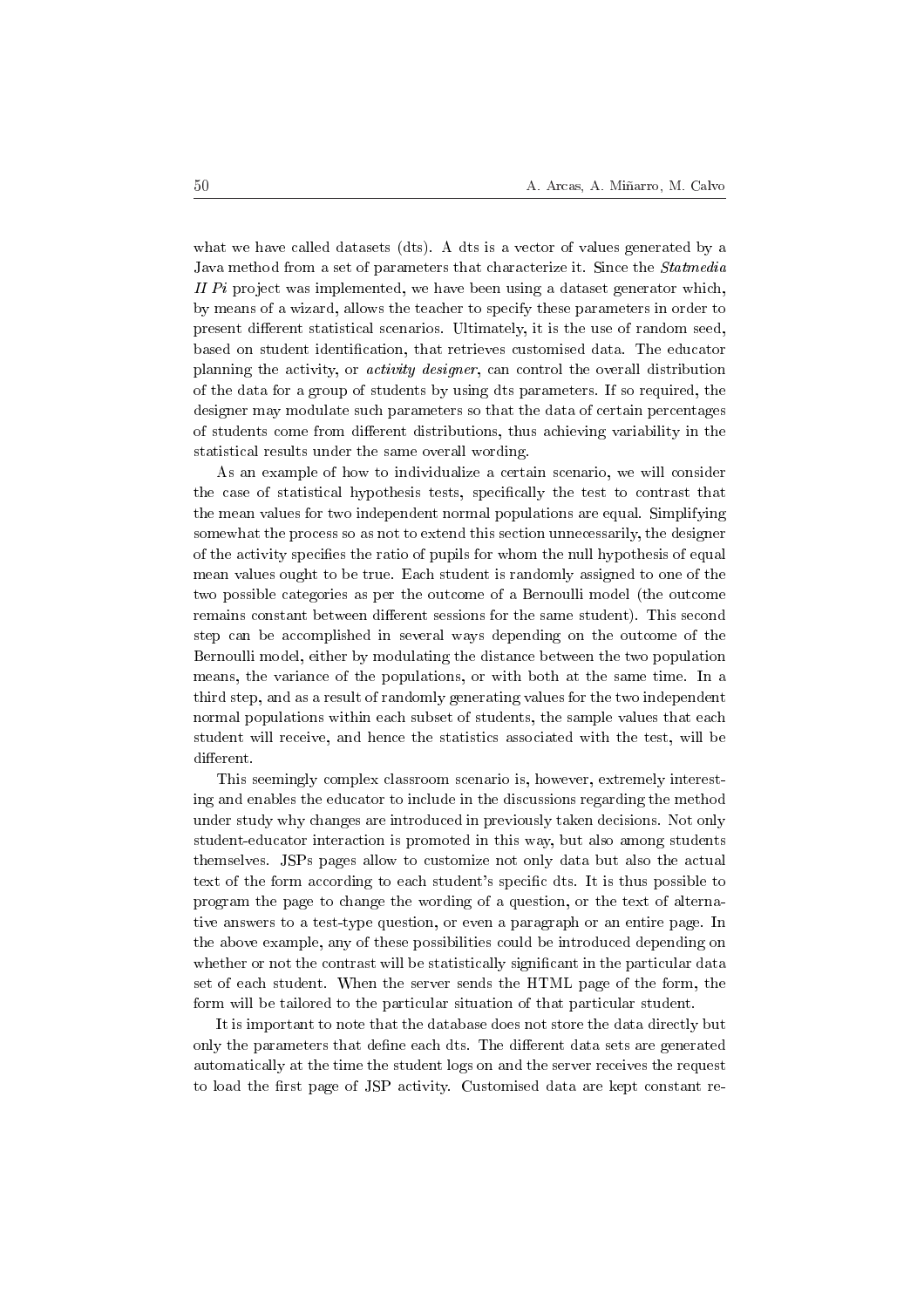gardless of the machine used or the number of sessions the activity is accessed. In short, we have consistency of the data generated dynamically at the different sessions initiated by the same student whether such activity is started at the university and then, for example, continued and completed at home. Figure 2 shows an example of some datasets denitions for practical session number 1 of the Biostatistics subject (Biology degree).

| Data Set | Procedure             | Par1      | Par <sub>2</sub> | Par3                                                |
|----------|-----------------------|-----------|------------------|-----------------------------------------------------|
|          | Generate.Uniforme     |           | 120              | 180                                                 |
| 2        | Generate.Uniforme     |           |                  | $\frac{d}{dt}$ s[1][1]-20 $\frac{d}{dt}$ s[1][1]-10 |
| 3        | Generate.Uniforme     |           | 20               | 40                                                  |
|          | Probabilist.DNormal   | dts[2][1] | dts[3][1]        | dts[1][1]                                           |
| ۲        | Probabilist.DBinomial | 9         | $1 - dts[4][1]$  |                                                     |
| 6        | Probabilist.DNormal   | dts[2][1] | dts[3][1]/3      | dist[1][1]                                          |
|          | Probabilist.DPoisson  | 1.26      | $dts[6][1]-1$    |                                                     |

Figure 2: Parameters of some datasets

Activities are corrected automatically using the same Java methods in the calculator that students use to obtain their results. This ensures consistency between the results obtained by students and the correction system hosted in the server.

## 4. Functioning of Statmedia II Pi in the classroom setting

This section briefly outlines how the  $Statmedia II Pi$  has been used in recent years in the practice sessions of the subjects of Biostatistics (Biology), Statistics (Geology), Data Analysis (Environmental Sciences) and Statistics II (Statistics Degree), all from the Universitat de Barcelona.

Students gain access to the system using their personal identification number and log onto the practice selector (see Figure 3). The teachers responsible for teaching the different subjects have opted for most practice sessions to be carried out in IT labs in a real classroom setting. Each practice session is further divided into sections that are activated in accordance with the schedule agreed upon at the start of classes. According to the statistics generated automatically by Statmedia II Pi, approximately 80% of the students conduct their non-classroom practice sessions and complete unfinished in-classroom sessions off-campus.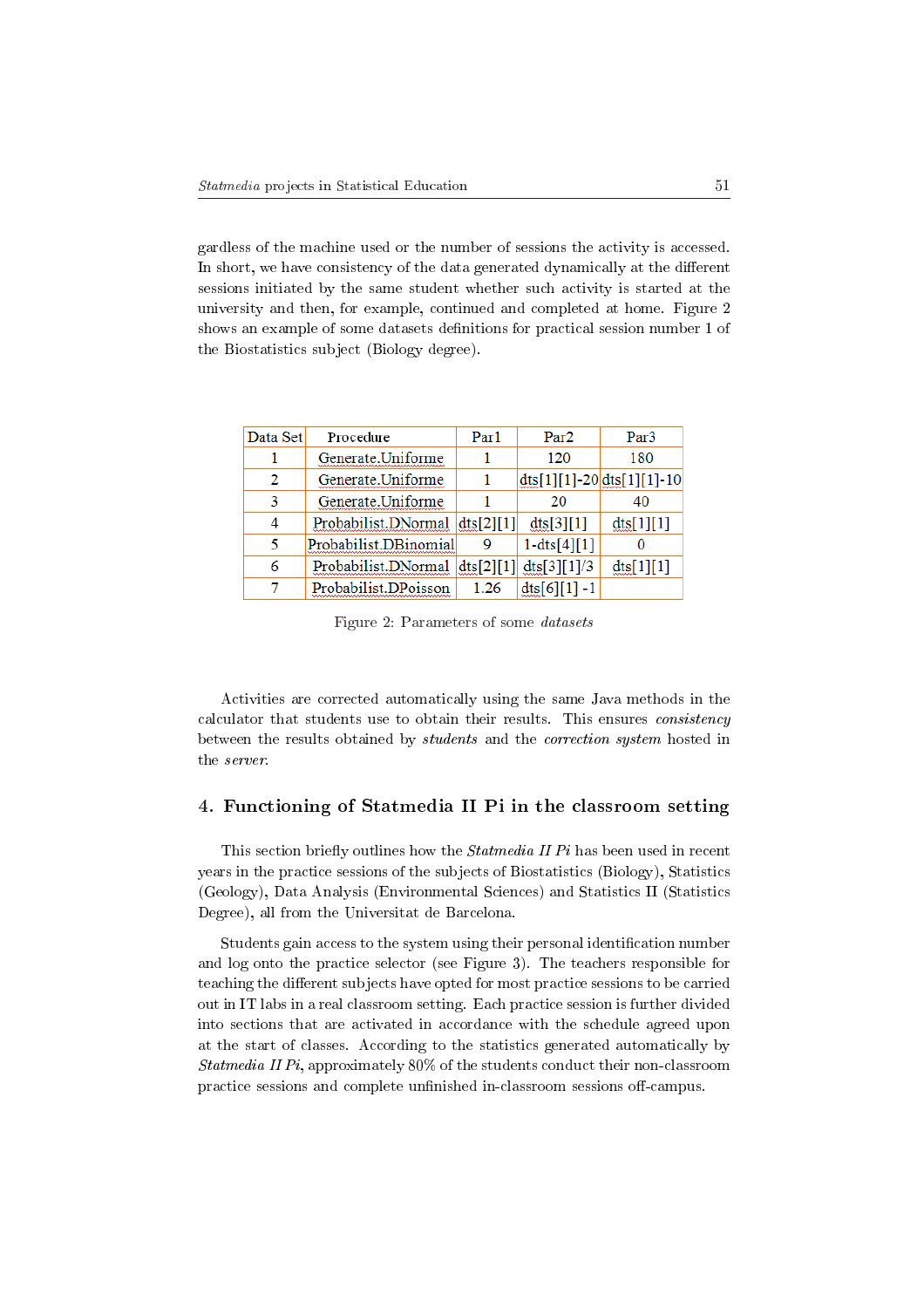| Practice       |                  | Section 1                        |                                            | Section 2                        | Section 3        |                                        |  |  |
|----------------|------------------|----------------------------------|--------------------------------------------|----------------------------------|------------------|----------------------------------------|--|--|
|                | <b>Status</b>    | Start /<br>End                   | <b>Status</b>                              | Start /<br>End                   | <b>Status</b>    | Start /<br>End                         |  |  |
| $\mathbf{1}$   | Not<br>available | Erom<br>06/10/06<br>To 21/12/06  | Not<br>available                           | Erom<br>06/10/06<br>To 21/12/06  | Not<br>available | Erom<br>06/10/06<br>To 21/12/06        |  |  |
| $\overline{2}$ | Not<br>available | Erom<br>10/10/06<br>To 21/12/06  | Not<br>available                           | Erom<br>10/10/06<br>To 21/12/06  | Not<br>available | Erom.<br>10/10/06<br>To 21/12/06       |  |  |
| $\overline{3}$ | Visited          | Erom<br>24/11/05<br>To 1/12/05   | OVisited                                   | From<br>24/11/05<br>To 1/12/05   | OVisited         | From<br>24/11/05<br>To 1/12/05         |  |  |
| $\overline{4}$ | <b>OVisited</b>  | Erom<br>08/11/05<br>To 06/12/05  | Erom<br>08/11/05<br>Visited<br>To 06/12/05 |                                  | OVisited         | Erom<br>08/11/05<br>To 06/12/05        |  |  |
| 5              | $\bigcap$ Set    | Erom<br>21/11/05<br>To 29/11/05  | $\bigcap$ Set                              | Erom<br>21/11/05<br>To 29/11/05  | $O$ Set          | <b>Erom</b><br>21/11/05<br>To 29/11/05 |  |  |
| 6              | Not<br>available | Erom.<br>08/05/06<br>To 13/06/06 | Not<br>available                           | Erom.<br>08/05/06<br>To 13/06/06 | Not<br>available | Erom.<br>08/05/06<br>To 13/06/06       |  |  |
|                |                  |                                  |                                            |                                  |                  |                                        |  |  |
| <b>Survey</b>  | To do<br>$\circ$ |                                  | To answer from 08/11/05 to 20/12/05        |                                  |                  |                                        |  |  |

Figure 3: Practice selector

In the selector, specifically designed sections are displayed according to the planned schedule and the last activity carried out by the student. For example, a set notice is displayed on the screen if the time period by which the student should have entered or modified the answers has elapsed, coinciding with the phase of automatic correction. Although the section is set, the student can still review the practice sessions if he or she wishes to do so. The case study, together with all the indications of the supporting theoretical background, is presented in the first section of all practice sessions.

Also included is a brief help section on the calculator programs needed to resolve the issues raised by each case. This first section also includes some questions which the student can check if he or she has gained sufficient mastery of issues presented in the practice session, before attempting to actually resolve the problems. At master classes, students are adviced beforehand of the need to visit this first section in order to keep correct track of the practice session. As the student answers all the questions on the practice forms, the answers are automatically stored in an Oracle database. If the section is still enabled, the student can go back and change the answers as many times as needed. The system saves the total number of visits and modifications, distinguishing between access from IP addresses from within the university or from outside it.

As we have already mentioned, the educator can make use of several tools to monitor the activity and performance of the students and to get information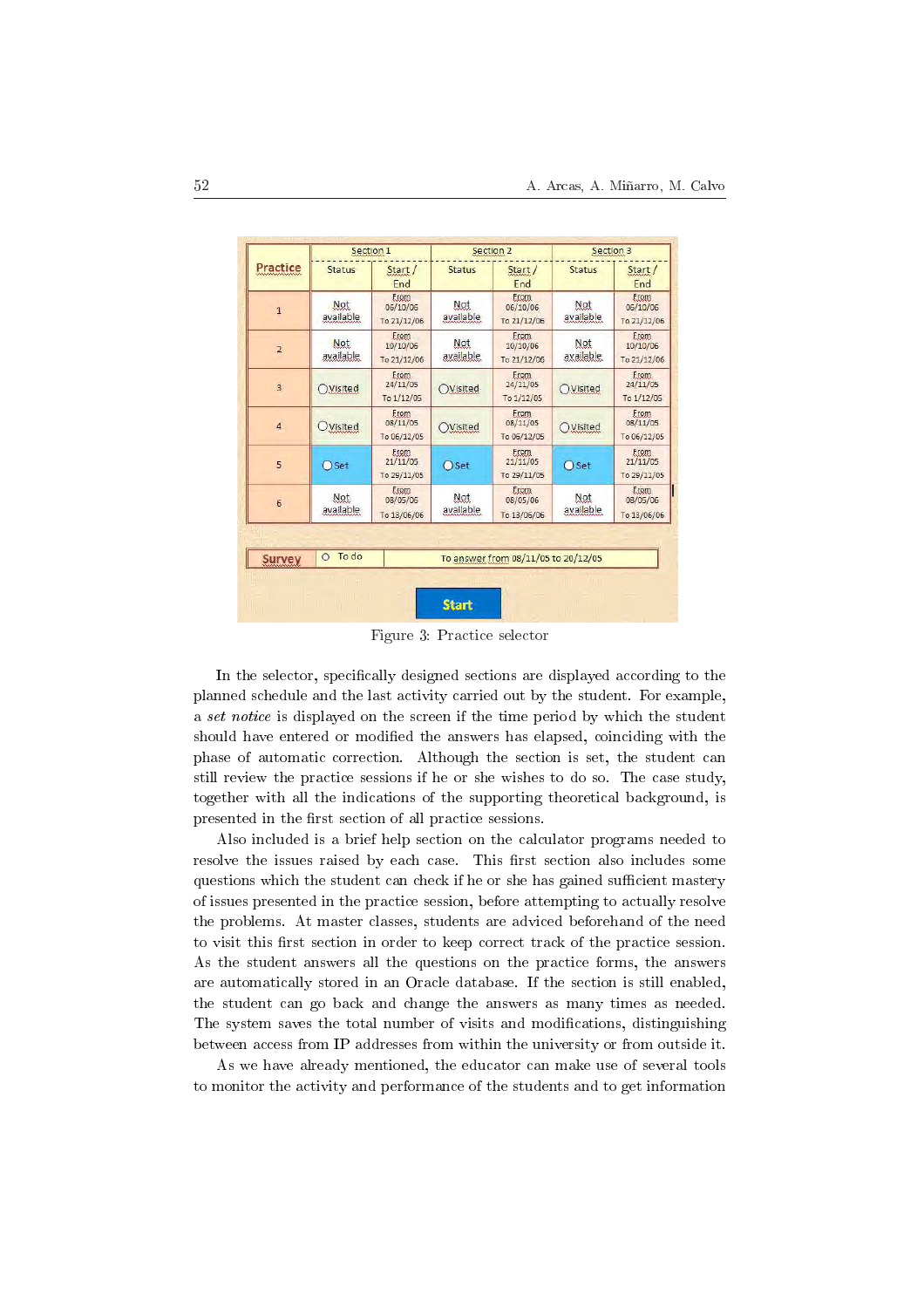on the percentages of correct answers to each question as well as information concerning the time and place when the practice session was taken and whether it was conducted in or off-campus. The automated correction system also provides an average score for the different activities carried out. It is interesting to note that the monitoring and control of visits outside in-classroom hours would be the hardest part of the ECTS credit to quantify, that is the part of the credit intended to serve as an indicator of the students' dedication outside in-classroom hours. This information is supplemented by a survey to be answered by students where they are asked regarding their dedication. All these elements, together with others outlined in previous sections, show the teachers of subjects being currently amended for adaptation to the ECTS the usefulness and reliability of practice classes planned with Statmedia II Pi.

### 5. Achievements

In the past four years, nearly 700 students per year in four different degrees have used *Statmedia II Pi*. These 700 students have been followed up in order to determine their degree of academic satisfaction and performance. There follows some of the results with data from the last academic year (on a scale of 0 to  $10$ :

- The desirability of basing practice sessions on the resolution of case studies has been valued at 9.32.
- The improvement that having customised data represents for the discussion of the techniques studied has been valued as positive (6.94).
- Those practices that allow for some of the work to be conducted outside the classroom setting have also been valued positively (9.16).
- Finally, it should be noted that the overall satisfaction rate was 7.4.

On the other hand, there has been a substantial increase in the number of students who have attended practice classes when compared to traditional practice classes based on a commercial package. Also the fact of being able to customize data for each student has resulted in greater student participation.

At the same time, teacher teams in charge of different courses have also acknowledged our contribution as a key element for the improvement of the overall running of the subjects. The proposed system has been considered as a useful, dynamic, flexible and very suitable tool for convergence to the European Higher Education Area. We want to emphasize that the members of Statmedia are a minority within the team of professors of our department. It may also be the case that no member of the *Statmedia* staff might have direct teaching responsibility over a particular course where our platform is already used.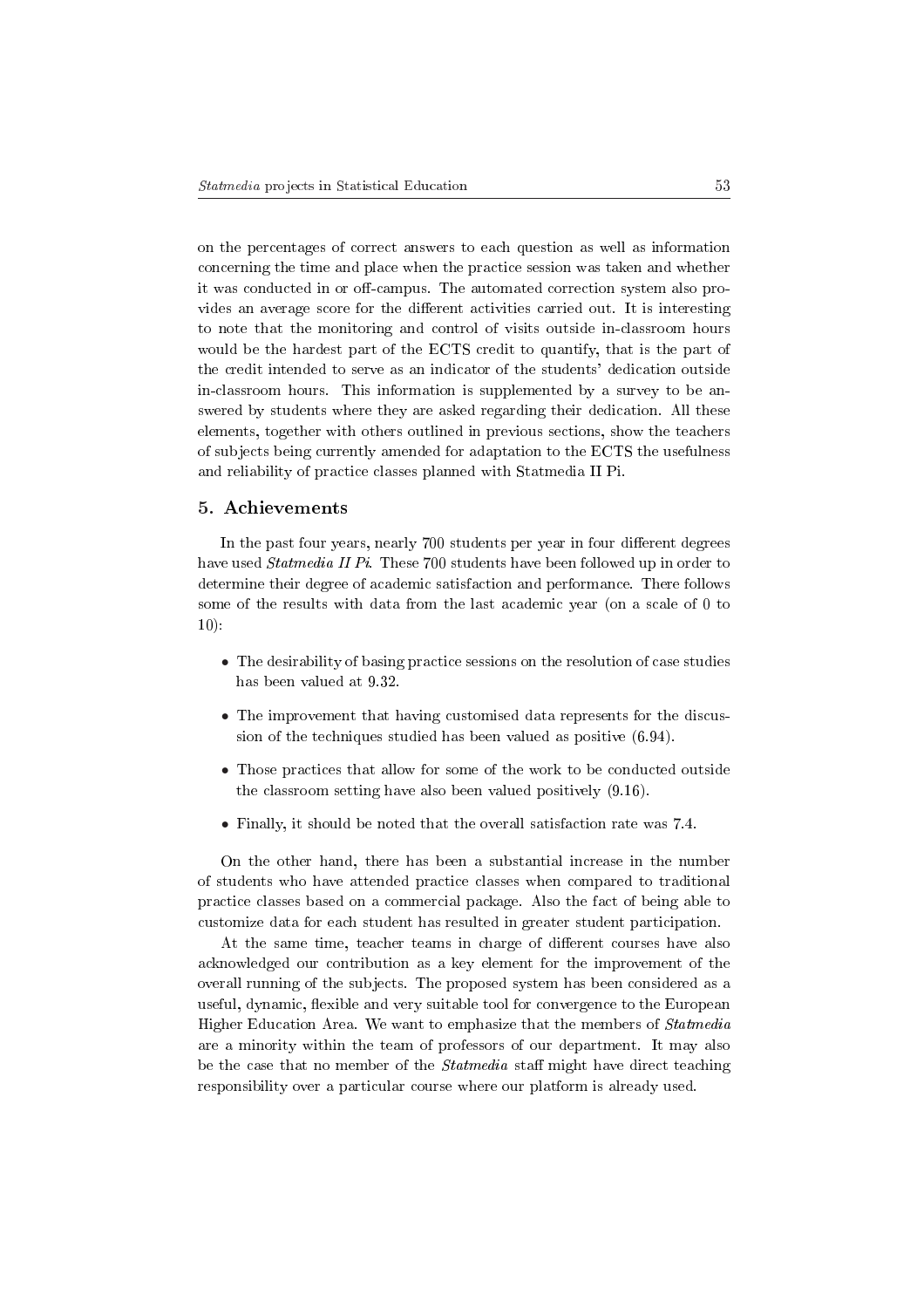The department's academic team has always considered student participation in practice sessions a very important goal so that students are presented with the challenge of having to solve real cases as an integral part of their training. One of the classic problems posed by the teaching of the subject was the lack of connection between the contents of the subject and the reality of the degree it was part of. Students were often limited to solving exercises that were similar in content to those that were supposedly going to be raised in the exams, without going any further into their study. To run practice classes based on larger case studies has meant a signicant improvement in the academic performance of the students and how they perceive the need for the subject to be included in their degree course.

### 6. Conclusions

The academic use of the materials developed by the *Statmedia* team at the Department of Statistics has rivolutionazed the way in which practice classes are taught in the computer classroom. The set up of practical classes using customised data for each student, along with the development of the technical procedures necessary to carry out an automated evaluation, has provided an important impetus to new approaches of continuous assessment. The flexibility and ease of use of the tool has been key key in convincing teachers of its true usefulness. This experience suggests that the technology developed will easily allow for the incorporation of other subjects to the extent that teachers from our department or from other departments show an interest for the project. Once practice sessions are designed, some basic editing of HTML pages is all that is needed. The system then customizes the data, stores the answers, controls class attendance, and generates reports and satisfaction surveys. Finally, it is important to note that students have very positively valued the new case-based approach. In this regard, it is necessary to highlight the creation of practice sessions relating to aspects of other subjects that are specific to each different degree course, achieving transversal contents to be shared and taught across all degree courses and not just limited to our own field. Content transversality across the different degree studies represents a significant opportunity for subjects of applied statistics. The possibility to present joint activities that involve different topics from different subjects is currently under study in our university as a result of the immediate introduction of new degree curricula in the next 2009-10 academic year.

To our regret, it is not as easy as with  $Statmedia$  I to offer the statistical community the possibility to try *Statmedia II Pi* (or III in due course) for incorporation in whole or in part into their own courses. The important transfer of information between the server and the clients, apart from the use of priviledged academic student information, prevents, among other practical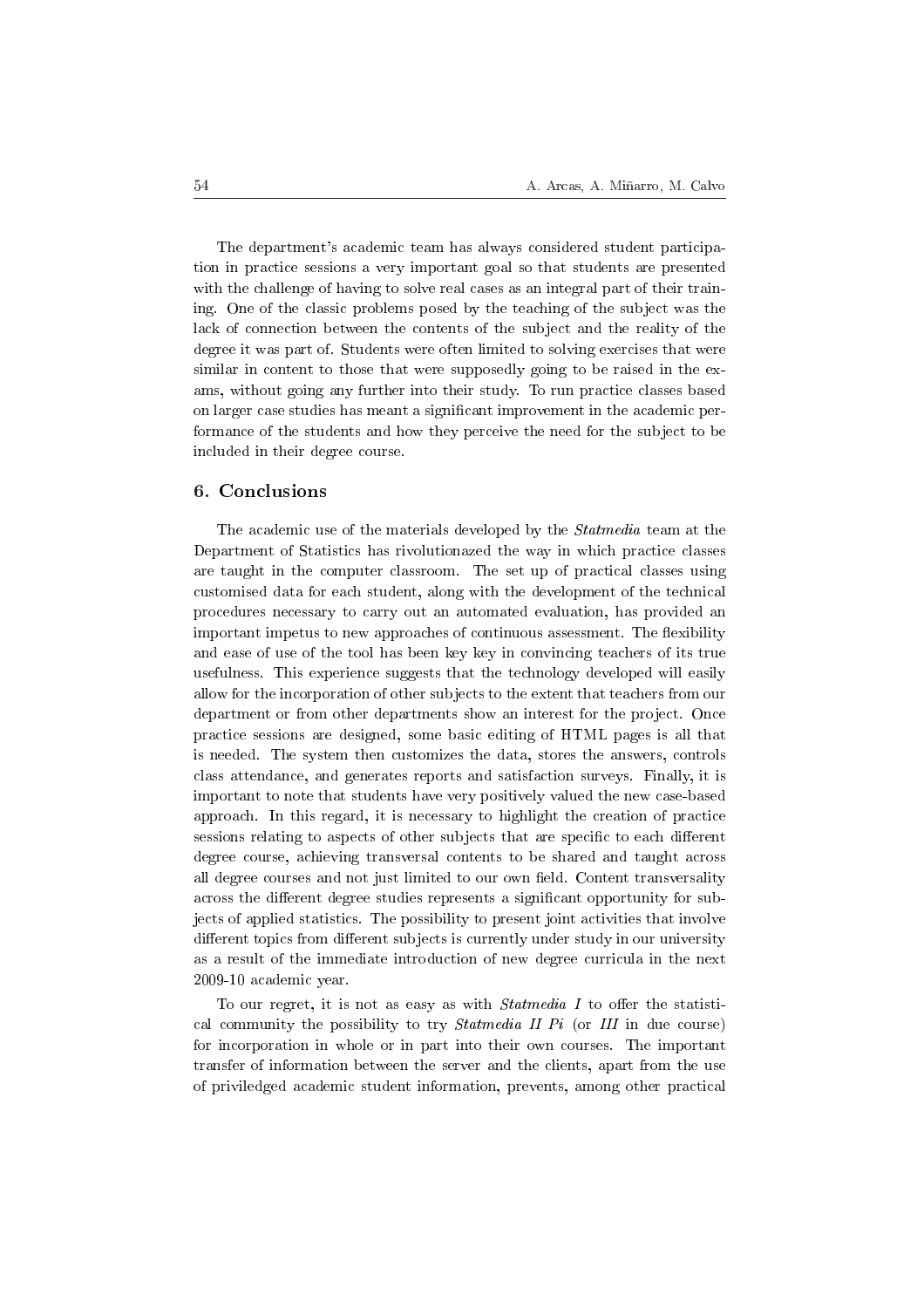reasons, to use our servers directly. On the group's website [3] you can view a static version of some documents that illustrate in more detailed what has been discussed in this paper. On the other hand, the standard platforms used in virtual campuses (Moodle, WebCT ...) do not include at present the possibility to customise activities. Of course we would welcome working with any faculty group who is interested in testing their own infrastructure with the technical solution we have established. However, regardless of the technology choosen, our recommendation for the teaching of applied statistics is to design activities that contain specific data for each individual student.

### Acknowledgements

Finally, we want to dedicate this publication to the memory of our deared colleague Dr. Angel Villarroya, co-founder of the group, whom contributed to the end with his ideas and his work to the development of our projects.

# References

- [1] Calvo, M., Arcas, A., Miñarro, A., Villarroya del Campo, A., (2008). STAT-MEDIA: UN CURSO MULTIMEDIA DE ESTADÍSTICA (2nd edition), Publicacions i Edicions de la Universitat de Barcelona, España.
- [2] Link to free version of Statmedia http://www.ub.es/stat/GrupsInnovacio /Statmedia/demo/Statmedia.htm.
- [3] Group's website, with expanded information on the projects Statmedia http://www.ub.es/stat/GrupsInnovacio/Statmedia/esp/indexes.htm
- [4] González, J.A., Muñoz, P. (2006) E-status: An automatic web-based problem generator - Applications to statistics. Computer Applications in Engineering Education, 14, Num.2, 151-159.
- [5] Johnson, H.D.; Dasgupta N. (2005). Traditional versus Non-traditional Teaching: Perspectives of Students in Introductory Statistics Classes. Journal Statistics Education, 13, Num.2
- [6] Timothy S., Vaughan T.S. (2003). Teaching Statistical Concepts With Student-Specific Datasets. Journal Statistics Education, 11, Num.1.

#### About the Statmedia group

The authors are three of the founders in 1999 of the Statmedia group, originally a team of professors from the Department of Statistics at the Universitat de Barcelona (UB). Currently eight professors, mainly from UB, contribute to develop several simultaneous projects. The most important are Stamedia III,